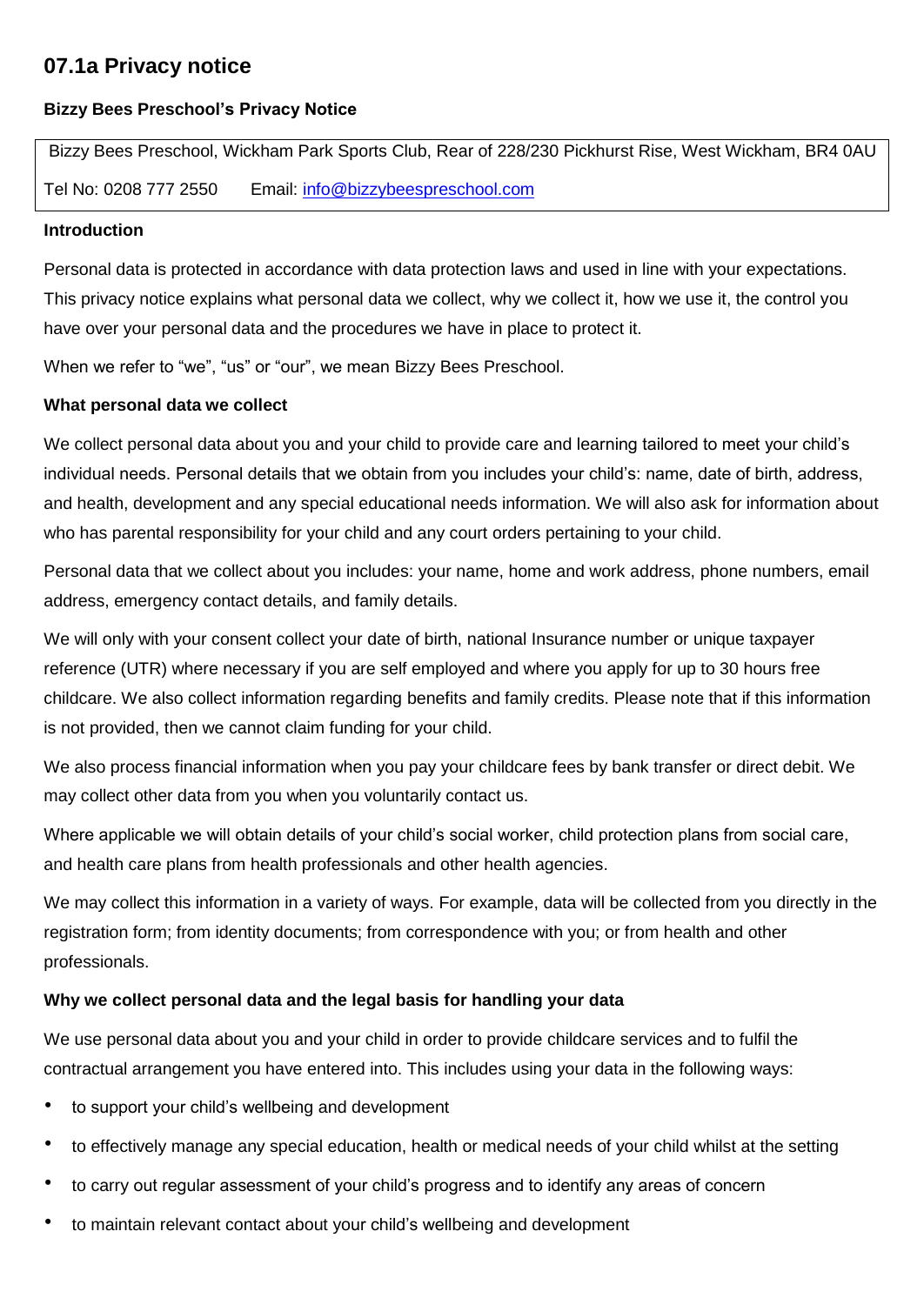- to contact you in the case of an emergency
- to process your claim for free childcare, if applicable
- to enable us to respond to any questions you ask
- to keep you updated about information which forms part of your contract with us
- to notify you of service changes or issues
- to send you our e-newsletter, if you have subscribed to it

# **With your consent, we would also like to:**

- collect your child's ethnicity and religion data for monitoring purposes
- record your child's activities for their individual learning journal (this will often include photographs and may include videos of children during play)
- sign you up for our free parent e-newsletter which provides resources and useful information for parents
- transfer your child's records to the receiving school when s/he transfers

If we wish to use any images of your child for training, publicity or marketing purposes we will seek your written consent for each image we wish to use. You are able to withdraw your consent at any time, for images being taken of your child and/or for the transfer of records to the receiving school, by confirming so in writing to the setting. You can also unsubscribe from receiving our parent e-newsletter by notifying the setting.

We have a legal obligation to process safeguarding related data about your child should we have concerns about her/his welfare.

#### **Who we share your data with**

As a registered childcare provider in order to deliver childcare services it is necessary for us to share data about you and/or your child with the following categories of recipients:

- Ofsted, when there has been a complaint about the childcare service or during an inspection
- banking services in order to process Bank transfer and/or direct debit payments
- the local authority, if you claim up to 30 hours free child care
- the governments eligibility checker as above, if applicable
- our insurance underwriter, where applicable
- the Primary school tht your child will be attending
- an email newsletter service, where you have given consent to receive our e-newsletter

#### **We will also share your data:**

- if we are legally required to do so, for example, by a law enforcement agency, court
- to enforce or apply the terms and conditions of your contract with us
- to protect your child and other children; for example, by sharing information with medical services, social services or the police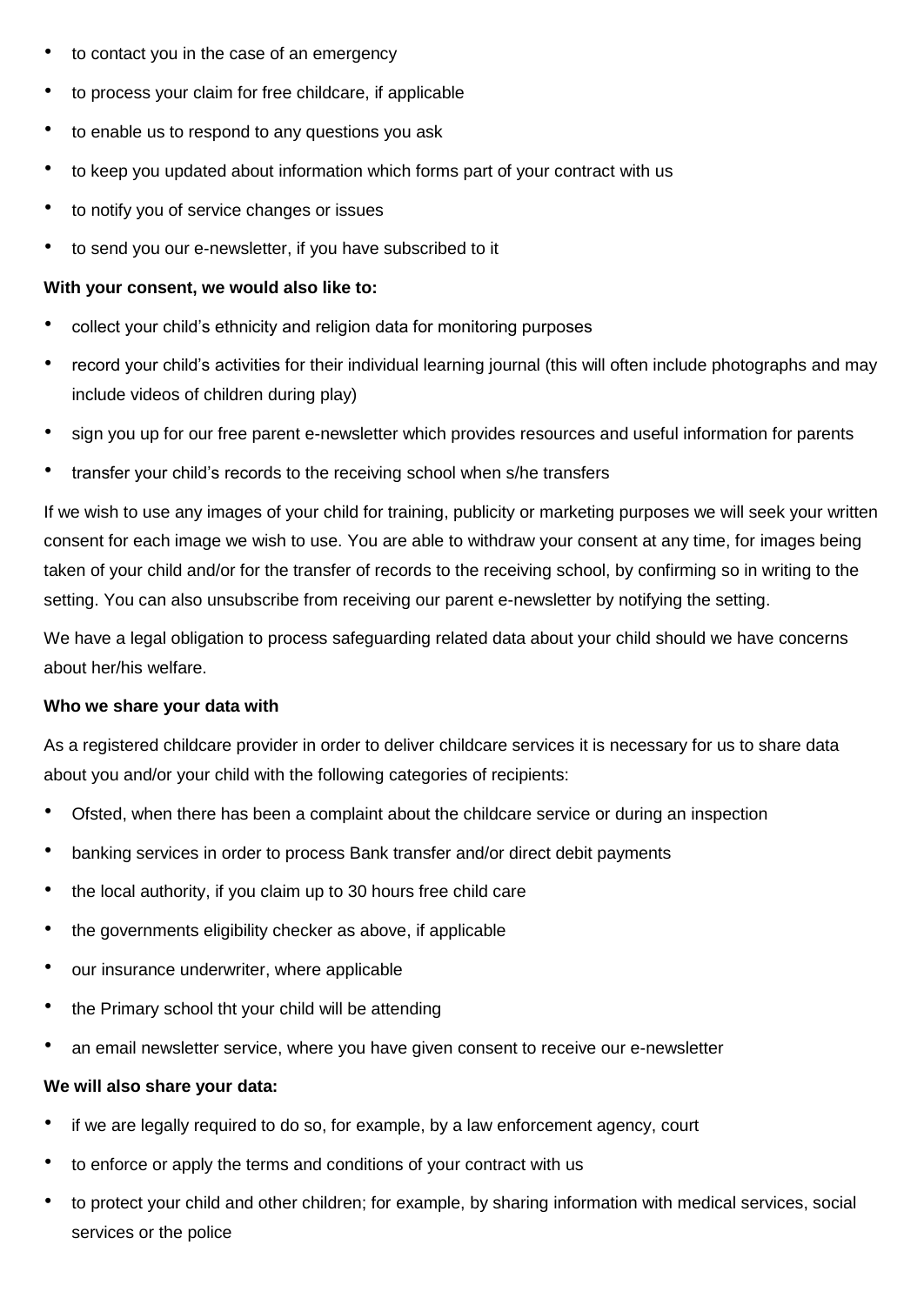- if it is necessary to protect our rights, property or safety or to protect the rights, property or safety of others
- with the school that your child will be attending, when s/he transfers, if applicable
- if we transfer the management of the setting out or take over any other organisation or part of it, in which case we may disclose your personal data to the prospective seller or buyer so that they may continue using it in the same way

We do not currently use nursery management and communication software to maintain our records. If the setting opted to use such software we would inform you. In the event of the setting using such software the provider may be able to access your personal data when carrying out maintenance task and software updates on our behalf. However, we would have a written agreement in place which places this company under a duty of confidentiality.

We will never share your data with any organisation to use for their own purposes.

#### **How do we protect your data?**

We take the security of your personal data seriously. We have internal policies and strict controls in place to try to ensure that your data is not lost, accidentally destroyed, misused or disclosed and to prevent unauthorised access.

Where we engage third parties to process personal data on our behalf, they are under a duty of confidentiality and are obliged to implement appropriate technical and organisational measures to ensure the security of data.

#### **Where do we store your data?**

All data you provide to us is stored on secure computers or servers located within the UK or European Economic Area. We may also store paper records in locked filing cabinets.

RECORDS ARE STORED IN A LOCKED CABINET WHICH IS KEPT WITHIN LOCKED DOORS that are only accessible by Bizzy Bees Pre-School

Our third party data processors will also store your data on secure servers which may be situated inside or outside the European Economic Area. They may also store data in paper files.

# **How long do we retain your data?**

We retain your data in line with our retention policy a summary is below:

- You and your child's data, including registers are retained 3 years after your child no longer uses the setting, or until our next Ofsted inspection after your child leaves our setting.
- Medication records and accident records are kept for longer according to legal requirements.
- Learning journeys are maintained by the setting and available at your request when your child leaves. Records are kept and archived in line with our data retention policy.
- In some cases (child protection or other support service referrals), we may need to keep your data longer, only if it is necessary in order to comply with legal requirements. We will only keep your data for as long as is necessary to fulfil the purposes it was collected for and in line with data protection laws.